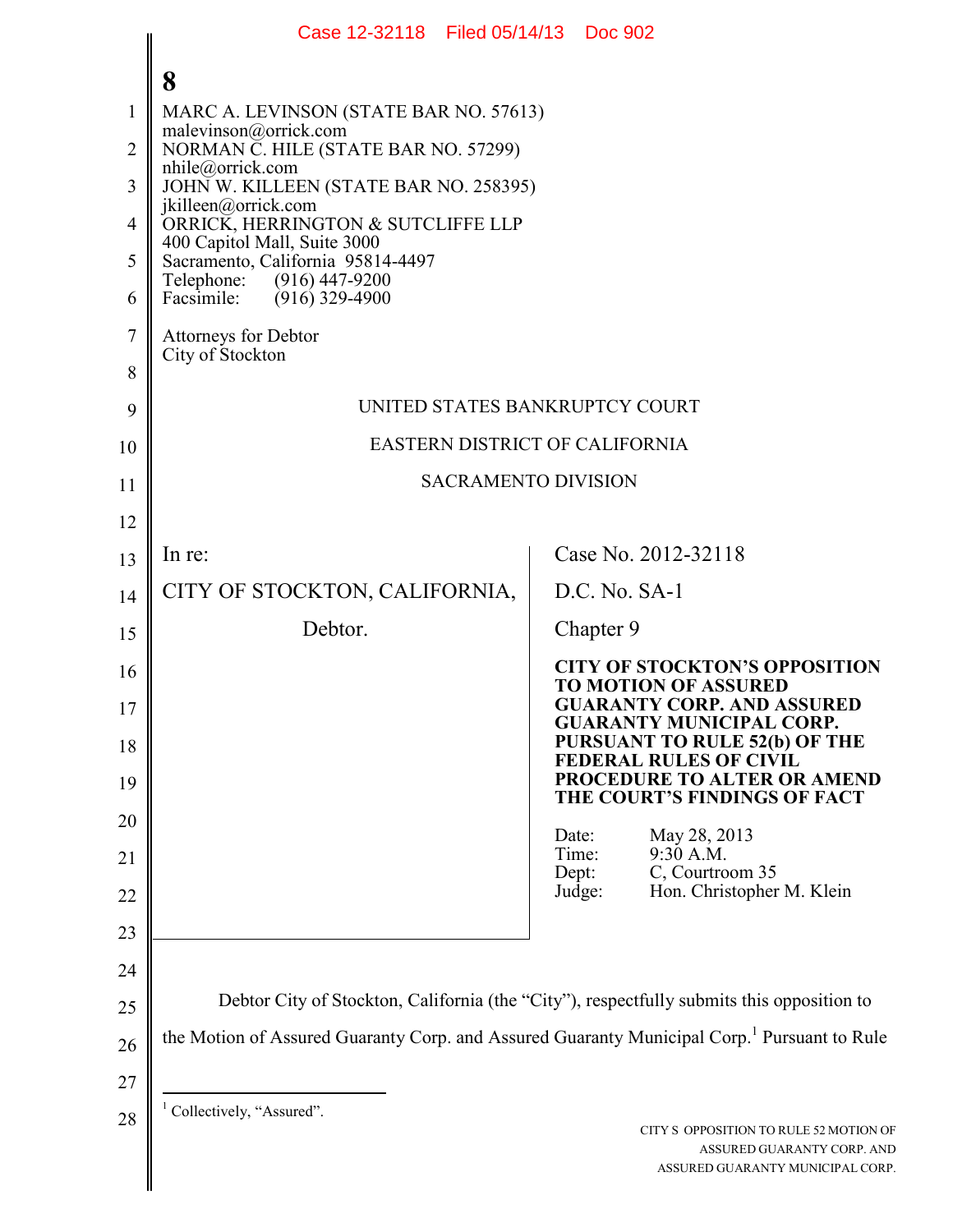1 2 3 52(b) Of The Federal Rules Of Civil Procedure, As Incorporated By Rule 7052 Of The Federal Rules Of Bankruptcy Procedure, To Alter Or Amend The Court's Findings Of Fact Made Orally On The Record On April 1, 2013 (the "Motion"), [Dkt. No. 871].

4

# **I. INTRODUCTION**

5 6 7 8 9 10 11 12 13 14 15 16 17 18 Following a three-day eligibility trial, during which both the City and the Capital Markets Creditors<sup>2</sup> presented live and declaration witness testimony and by stipulation moved thousands of pages of documentary evidence into the record, the Court determined that the City had satisfied its burden of proving that it was eligible for chapter 9 relief. The Court presented its findings of fact and conclusions of law orally at a hearing on April 1, 2013. The comprehensive findings established the factual bases upon which the Court held that the City had satisfied the elements of sections 109(c) and 921(c) of the Bankruptcy Code. Among the findings was the Court's determination that the City had participated in good faith in a neutral evaluation process pursuant to California Government Code § 53760.3 in order to satisfy the requirement of Bankruptcy Code § 109(c)(2) that the City be specifically authorized in its capacity as a municipality to be a chapter 9 debtor. The Court further found that the Capital Markets Creditors also had a duty to participate in the neutral evaluation in good faith, and that Assured, along with other of the Capital Markets Creditors, failed to do so. *See* Reporter's Transcript ("RT") 4/1/13, p. 572:14- 573:1; 579:9-22.

19 20 21 22 23 24 25 In the Motion, Assured asks the Court to amend two findings of fact underlying the Court's conclusion that Assured did not participate in the neutral evaluation process in good faith. Specifically, Assured takes issue with the findings that (1) Assured "vot[ed] with their feet" and "act[ed] as a stone wall" by absenting themselves from the neutral evaluation process after the City stated that it did not intend to impair CalPERS as part of its negotiations, and (2) Assured also did not act in good faith because of its failure to pay its share of the costs for the neutral evaluation process as required by California Government Code section 53760.3(s). Mot. 1; RT

<sup>27</sup> <sup>2</sup> "Capital Markets Creditors" collectively refers to Assured, National Public Finance Guarantee Corp. ("NPFG"), Franklin High Yield Tax-Free Income Fund, Franklin California High Yield Municipal Fund (together, "Franklin"), and Wells Fargo Bank, National Association in its capacity as indenture trustee.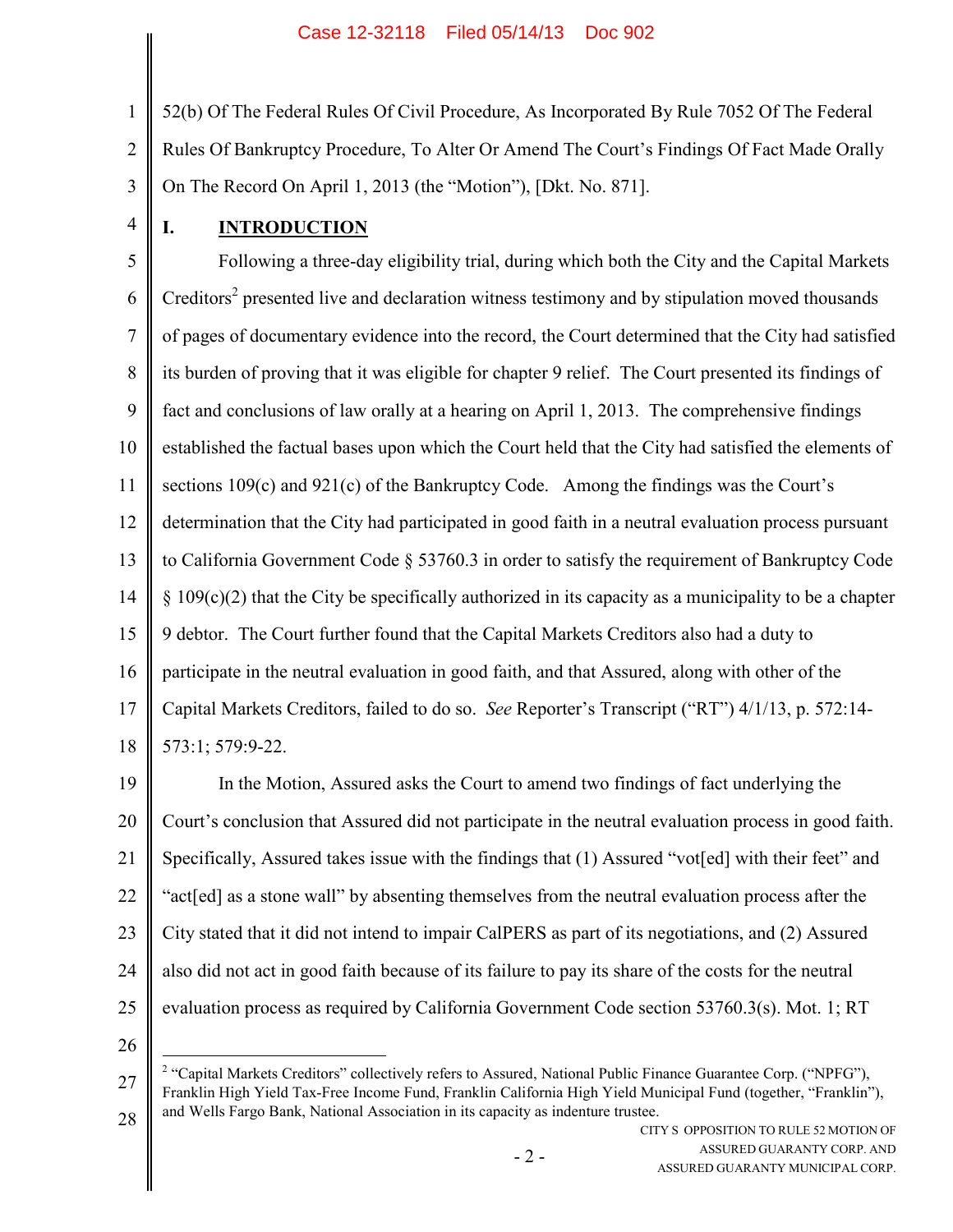4/1/13, p. 568:9-25, 579:23-580:7, 589:14-21.

2 3 4 5 6 7 8 9 10 11 12 These findings of fact are not in error, as they are based upon evidence in the record and reasonable inferences drawn therefrom. Moreover, Assured cites no evidence directly contradicting either the fact that it withdrew from the neutral evaluation process or that it did not pay its share of the costs for that process. Instead, Assured points to a handful of pieces of circumstantial evidence which it contends show that it was, in fact, acting in good faith. The Court was already aware of this evidence and, as the finder of fact, the Court has the inherent power to weigh competing evidence, draw reasonable inferences, and make ultimate credibility determinations. *United States v. Hubbard*, 96 F.3d 1223, 1226 (9th Cir. 1996) (it is the "exclusive province of the fact finder to determine the credibility of witnesses, resolve evidentiary conflicts, and draw reasonable inferences from proven facts."). The City submits that the Court, in light of all of the evidence, correctly concluded that

13 14 Assured's actions did not constitute good faith. Having failed to establish any error in the Court's findings of fact, the Motion should be denied.

#### 15 **II. DISCUSSION**

16

1

## **A. Standard Of Review**

17 18 19 20 21 22 23 24 25 26 Federal Rule of Civil Procedure 52 is incorporated into bankruptcy cases by Federal Rules of Bankruptcy Procedure 7052 and 9014(c). In order to succeed on a motion under F.R. Civ. P. 52(b) to alter or amend findings of fact, the moving party must demonstrate that the court's findings contain a "manifest error of law or fact." *In re Tyrone F. Conner Corp., Inc.*, 140 B.R. 771, 784 (Bankr. E.D. Cal. 1992).<sup>3</sup> Rule 52(b) may not be asserted "to relitigate old issues, advance new theories, or to secure a rehearing on the merits." *In re Fotouhi*, 05-44839 N, 2008 WL 821723 (Bankr. N.D. Cal. Mar. 24, 2008) *aff'd*, BAP.NC-08-1092-DJUT, 2008 WL 8444811 (B.A.P. 9th Cir. Oct. 16, 2008) (citing *In re Tyrone F. Conner Corp.*). Nor may a party use a motion to amend findings of fact as an attempt to present a stronger case on its second attempt.

CITY S OPPOSITION TO RULE 52 MOTION OF ASSURED GUARANTY CORP. AND ASSURED GUARANTY MUNICIPAL CORP.

<sup>27</sup> 28 <sup>3</sup> Alternatively, the moving party can demonstrate "the existence of newly discovered evidence which was not available at the time of the original hearing." *Tyrone F. Conner Corp.*, 140 B.R. at 884. However, Assured has not cited to any allegedly new evidence in the Motion.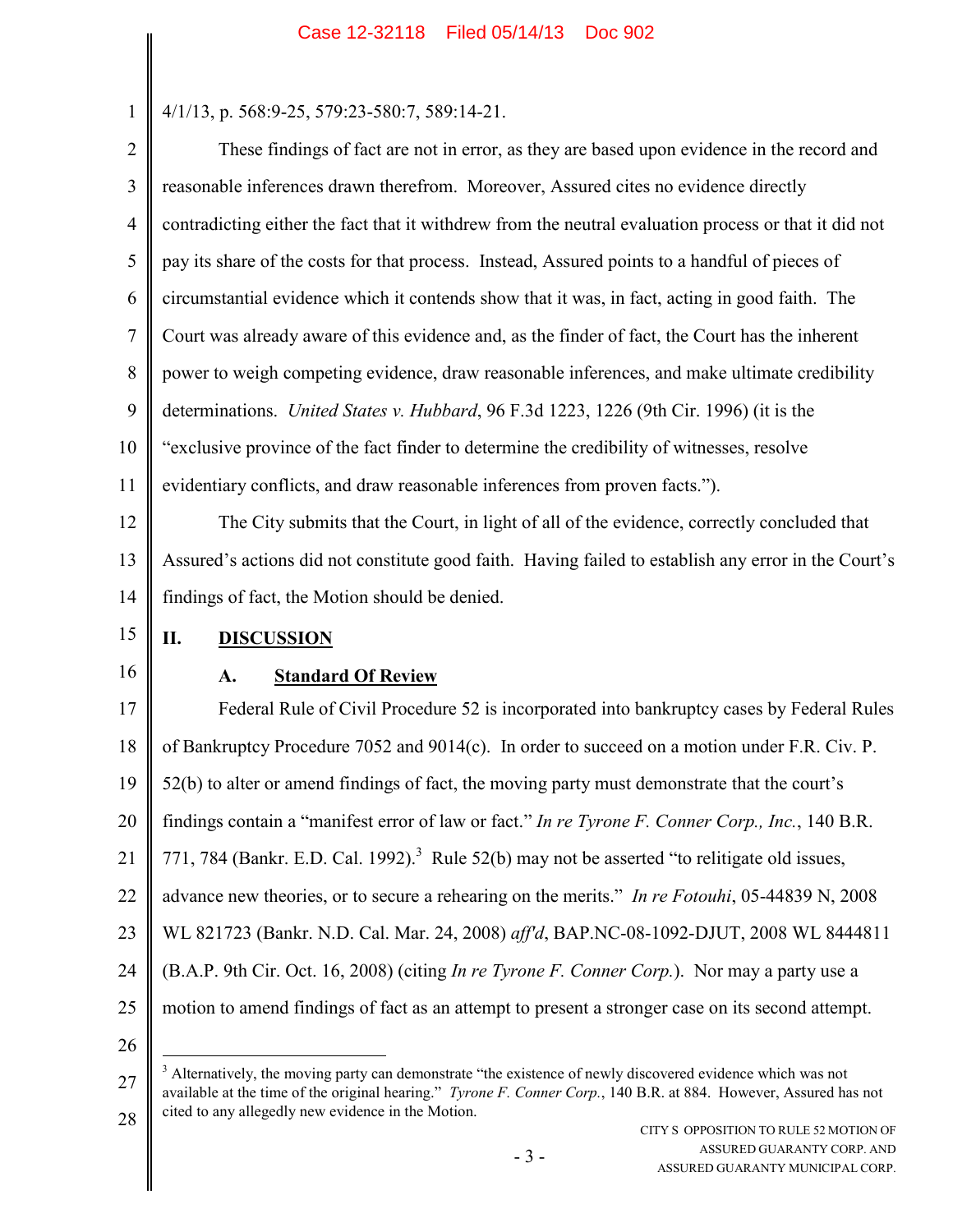1 2 3 4 *Fontenot v. Mesa Petroleum Co.*, 791 F.2d 1207, 1220 (5th Cir. 1986); *see also Sheldon L. Pollack Corp. v. Universal Health Servs. Inc.*, 919 F.2d 741 (9th Cir. 1990) ("[a] party who fails to present his strongest case is not entitled to a second opportunity by moving to amend a finding of fact.") (unpublished opinion).

- 5
- 6

### **B. The Finding That Assured And Other Capital Markets Creditors Refused To Negotiate In Good Faith Is Supported By Evidence In The Record And Is Not Manifestly Erroneous.**

7 8 9 10 11 12 13 Based on a thorough review of the evidence, the Court determined that the Capital Market Creditors, including Assured, failed to negotiate in good faith as required by California Government Code section 53760.3. *See* RT 4/1/13, p. 579:17-22. Specifically, the Court found that after being informed that the City did not intend to impair CalPERS, the Capital Markets Creditors chose to absent themselves from the remainder of the neutral evaluation process and instead played the part of a "stone wall." *See* RT 4/1/13, p. 586:4-7, 589:14-21, 592:5-11. These findings of fact are supported by evidence in the record.

- 14 15 16 17 18 19 20 21 22 23 24 25 26 27 The record demonstrates that after being informed by the City's counsel that the City Council had reaffirmed its decision not to impair CalPERS the night before, counsel for NPFG stated at the next day's mediation session that "as far as [NPFG] was concerned, the City's reaffirmed stance on pensions meant that there was nothing left to negotiate in the AB 506 process." Supplemental Declaration of Marc A. Levinson [Dkt. 824] ("Levinson Supp. Decl."), ¶ 5. Given that the mediation session ended almost immediately thereafter, and given that Judge Mabey did not schedule any further mediation sessions between the Capital Markets Creditors and the City, this Court could reasonably infer that Assured and the other Capital Markets Creditors did not disagree with NPFG's statement. *Id.*, at ¶ 5, 6. Moreover, it is also clear from the record that Assured never presented a counteroffer to the Ask. Declaration of Marc A. Levinson [Dkt. No. 452] ¶ 5 and ex. C, p. 2; Levinson Supp. Decl., ¶ 4. Thus, the Court's findings that Assured refused to participate in the neutral evaluation process based on the City's decision not to impair CalPERS is properly supported by evidence before the Court. Assured, however, contends that it is mere conjecture to conclude that it "did not
- 28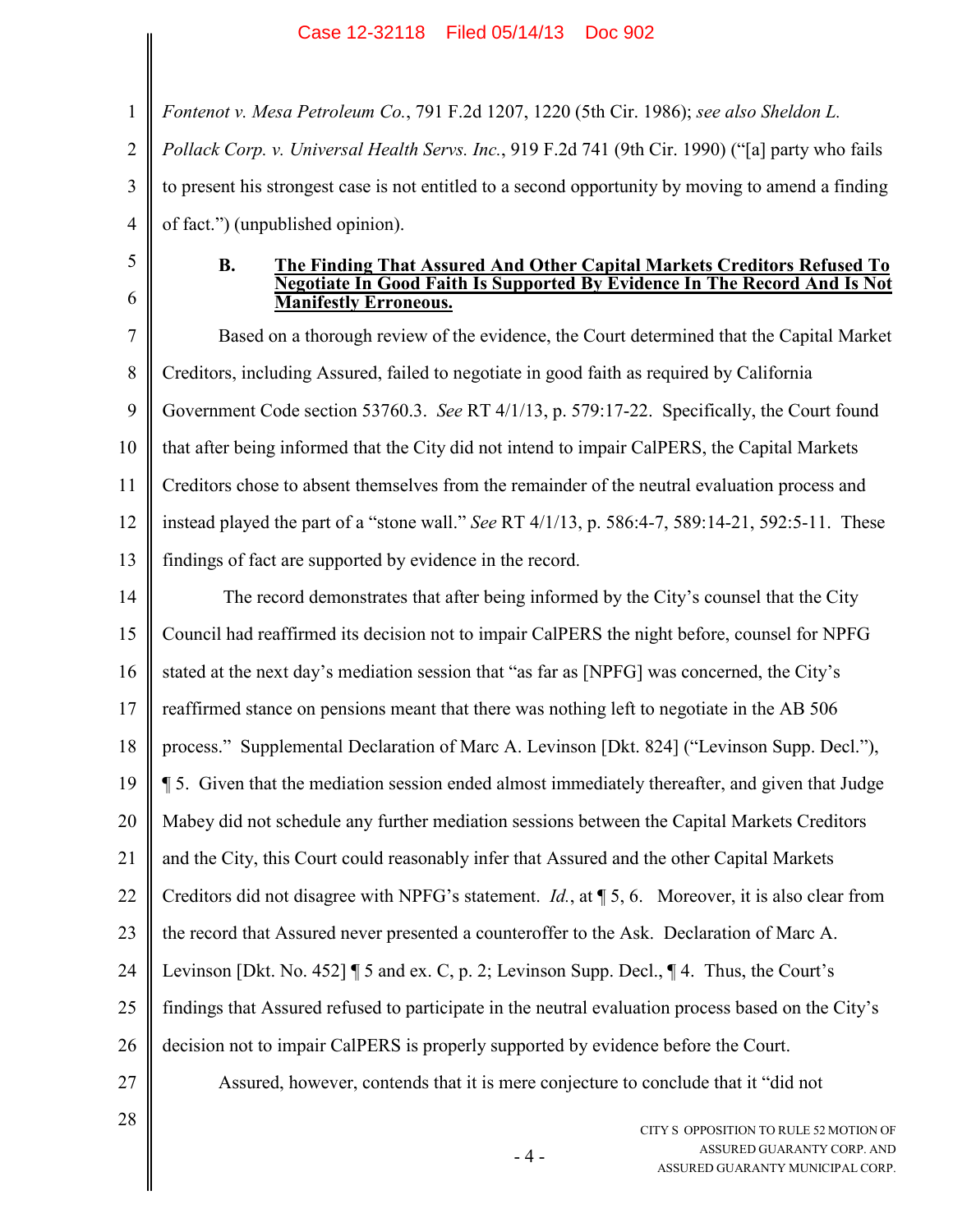#### Case 12-32118 Filed 05/14/13 Doc 902

1 2 3 4 5 6 7 8 9 10 11 12 13 14 15 16 disagree" that the mediation was concluded for the Capital Markets Creditors upon the City's decision not to impair CalPERS. *See* Mot. 7. Assured then cites statements in the Bjork Declaration that it claims show that Assured was actually negotiating in good faith. *See* Mot. 7. This argument is not compelling. For one, the Bjork Declaration in no way contradicts the fact that Assured ceased its participation in the neutral evaluation process. Moreover, the Court, in its role as finder of fact, can weigh competing testimony and may draw such inferences and conclusions as it deems correct. *See Hubbard*, 96 F.3d at 1226 (Court may "determine the credibility of witnesses, resolve evidentiary conflicts, and draw reasonable inferences from proven facts."). Here, the Court considered the declarations submitted by the City's counsel and Mr. Bjork in light of all of the other evidence before it, and determined that the Capital Markets Creditors, including Assured, had not negotiated in good faith by absenting themselves from the neutral evaluation process. Assured fails to offer any persuasive reason why this was a "manifest error" on the Court's part. Rather, Assured merely hopes that the Court will re-weigh the evidence it already has assessed. *See In re Tyrone F. Conner Corp., Inc.*, 140 B.R. at 784 (motion to amend findings of fact may not be used to relitigate old issues or secure a rehearing on the merits); *see also Sheldon L. Pollack Corp.*, 919 F.2d 741.

17 18 19 20 21 22 23 24 25 26 27 Assured also asserts that the City conceded that the Capital Markets Creditors negotiated in good faith based upon general references made by the City to the good work of other participants in the neutral evaluation process. *See* Mot. 6 (citing the City's reference to "good faith efforts by the City and the interested parties" and the City's representation that "the City and the Participants engaged in serious discussions—through many meetings and communications aimed at reaching a consensual restructuring."). Assured's attempt to slip under the cover of these general statements is weak at best. Many of the City's creditors did negotiate in good faith during the neutral evaluation process, and these negotiations resulted directly in successful agreements between the City and eight of its labor unions (and also set the stage for a negotiated deal with the City's police union several months after the chapter 9 filing). However, the record is clear that Assured, along with the other Capital Markets Creditors, chose to withdraw itself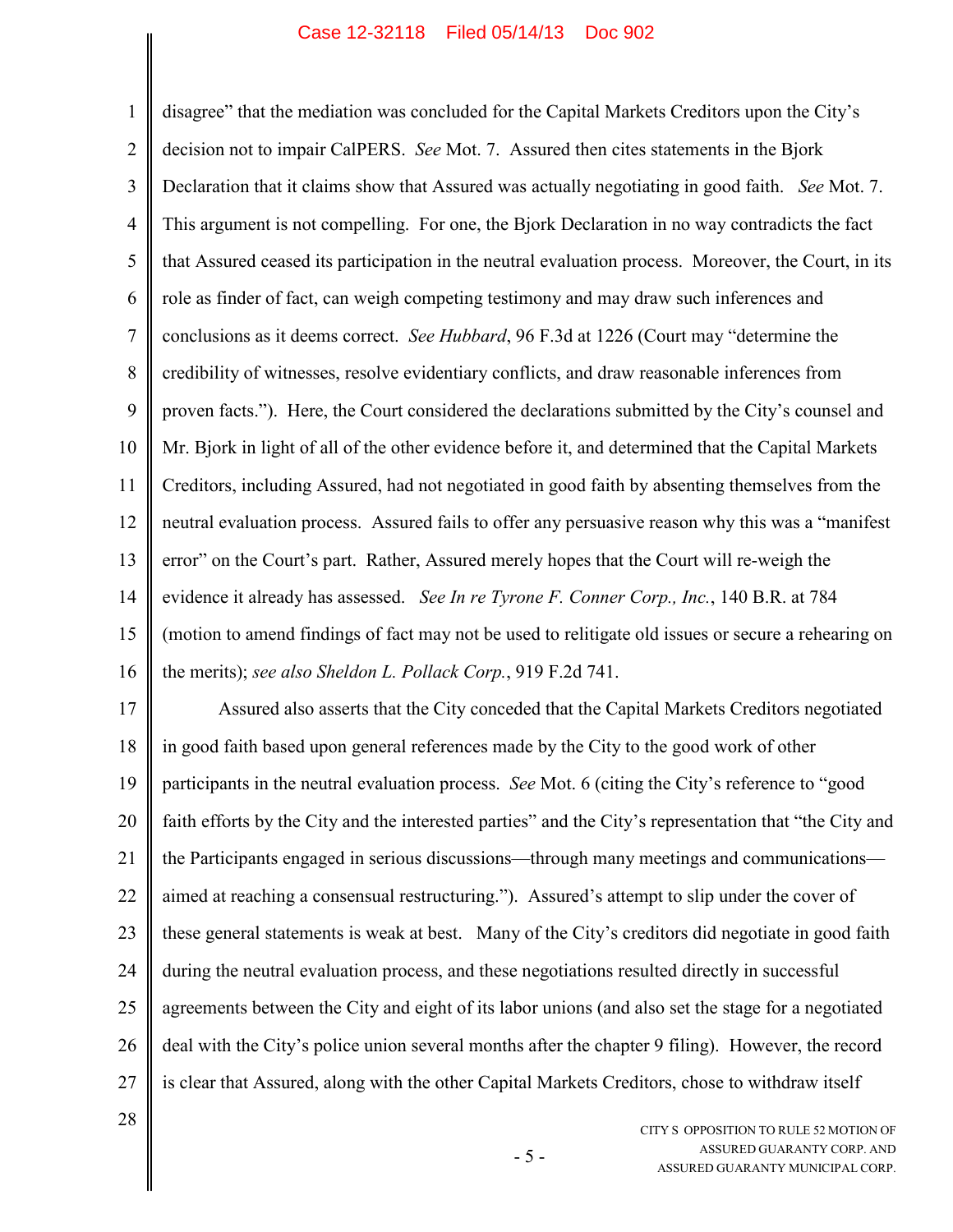1 2 3 4 from the neutral evaluation process at which the City successfully worked out these agreements. The Court's findings of fact regarding Assured's decision not to engage in further negotiations without concessions from the City regarding CalPERS are thus not in error (much less "manifestly" erroneous), and the Motion should therefore be denied.

- 5
- 6

### **C. The Finding That Assured And Other Capital Markets Creditors Refused To Pay Their Statutory Share Of Fees For The Neutral Evaluation Process Is Supported By Evidence In The Record And Is Not Manifestly Erroneous.**

7 8 9 10 11 12 13 14 15 16 17 18 19 The Court also determined that the Capital Markets Creditors refused to pay their share of the costs of the neutral evaluation process as required by California Government Code section 53760.3(s). *See* RT 4/1/13, p. 568:9-25, 579:23-580:7. That statute is clear that while the agency (i.e., the City) is responsible for 50 percent of the costs of the neutral evaluation process, "the creditors shall pay the balance, unless otherwise agreed to by the parties," Cal. Gov't Code § 53760.3(s), and it is clear from the record that none of the Capital Markets Creditors paid their share. During the evidentiary hearing, in response to questions from the Court, each of counsel for NPFG and counsel for Franklin conceded that his client had not paid any of the costs for the neutral evaluation process. RT 3/27/13, p. 472:16-473:1, 534:14-15; s*ee also* City's Trial Exhibit 1385, Ex. P, p. 2 ("National disclaims any obligation or liability for the payment of any costs or expenses under Section 53760.3(s) of the Act."). Given that the other Capital Markets Creditors admitted to not making the statutory payments, the Court made the plainly reasonable inference that *none* of the Capital Markets Creditors had done so, including Assured.

20 21 22 23 Assured attempts to evade this obvious fact by arguing that the City did not "provide any evidence of the mediator's fee, how much the City paid, or when it made the payment." Mot. 10. Such argument is irrelevant to the findings at issue, and likely is intended to deflect attention from the fact that Assured cannot honestly state that it has abided by its statutory obligations.

24 25 26 27 Similarly, Assured contends that it is absolved of its duty to pay because the City did not send invoices for these costs to any of its other creditors. Mot. 10. In addition to also being irrelevant, this claim reverses cause and effect. It is *because* the Capital Markets Creditors declined to pay their share that the City chose to bear the entire burden of funding the neutral evaluation itself.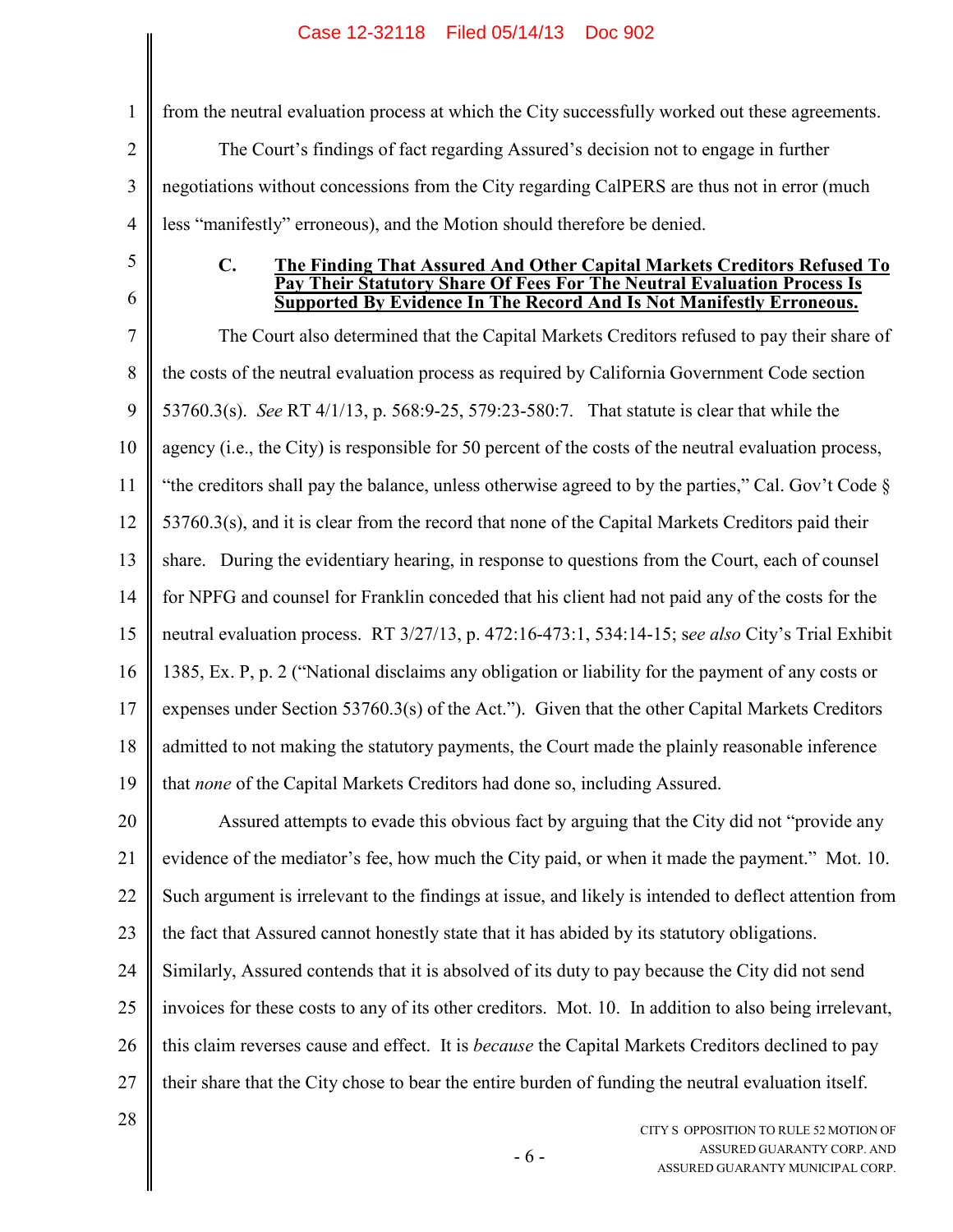1 2 The City elected to cover the entire cost rather than demand that some of its creditors pay while the Capital Markets Creditors refused.

| 3              | Finally, Assured implies that the various bond documents obligated the City to pay                     |  |  |
|----------------|--------------------------------------------------------------------------------------------------------|--|--|
| $\overline{4}$ | Assured's share of the neutral evaluation process costs. See Mot. 9-10. This contention is based       |  |  |
| 5              | on the boilerplate language in Assured's agreement stating that in the event the City defaults, it     |  |  |
| 6              | must pay the bond insurer's costs for protecting its rights. It has been the City's position,          |  |  |
| $\tau$         | however, that the costs inherent to the neutral evaluation process were not the result of a default    |  |  |
| 8              | to Assured or any other single default. Rather, the City entered the neutral evaluation process        |  |  |
| 9              | because it could not pay its bills and it wanted to expedite any bankruptcy case if it could not       |  |  |
| 10             | avoid bankruptcy altogether.                                                                           |  |  |
| 11             | While Assured coyly claims that it "assumed that the City agreed with its position                     |  |  |
| 12             | regarding the neutral evaluation costs," Mot. 10, the basic fact remains that the Capital Markets      |  |  |
| 13             | Creditors did not pay <i>any</i> of the costs of the neutral evaluation process. Moreover, the dispute |  |  |
| 14             | regarding the Capital Market Creditors' obligations in this regard was squarely raised both in the     |  |  |
| 15             | evidence before the Court and in closing argument. Everyone in the courtroom knew that                 |  |  |
| 16             | Assured had not paid its share of the cost of the neutral evaluation process. Had it paid (or even     |  |  |
| 17             | offered to pays its share), surely its counsel would have said so, particularly after counsel for      |  |  |
| 18             | Franklin and counsel for NPFG admitted that their own clients did not pay any of the costs. In         |  |  |
| 19             | short, the Court was entitled to draw the obvious inference, and Assured has offered no reason         |  |  |
| 20             | why the finding about the nonpayment of the mediation process was a "manifest error."                  |  |  |
| 21             |                                                                                                        |  |  |
| 22             |                                                                                                        |  |  |
| 23             |                                                                                                        |  |  |
| 24             |                                                                                                        |  |  |
| 25             | ///                                                                                                    |  |  |
| 26             | ///                                                                                                    |  |  |
| 27             | $\frac{1}{1}$                                                                                          |  |  |
| 28             | CITY S OPPOSITION TO RULE 52 MOTION OF                                                                 |  |  |
|                | ASSURED GUARANTY CORP. AND<br>$-7-$                                                                    |  |  |